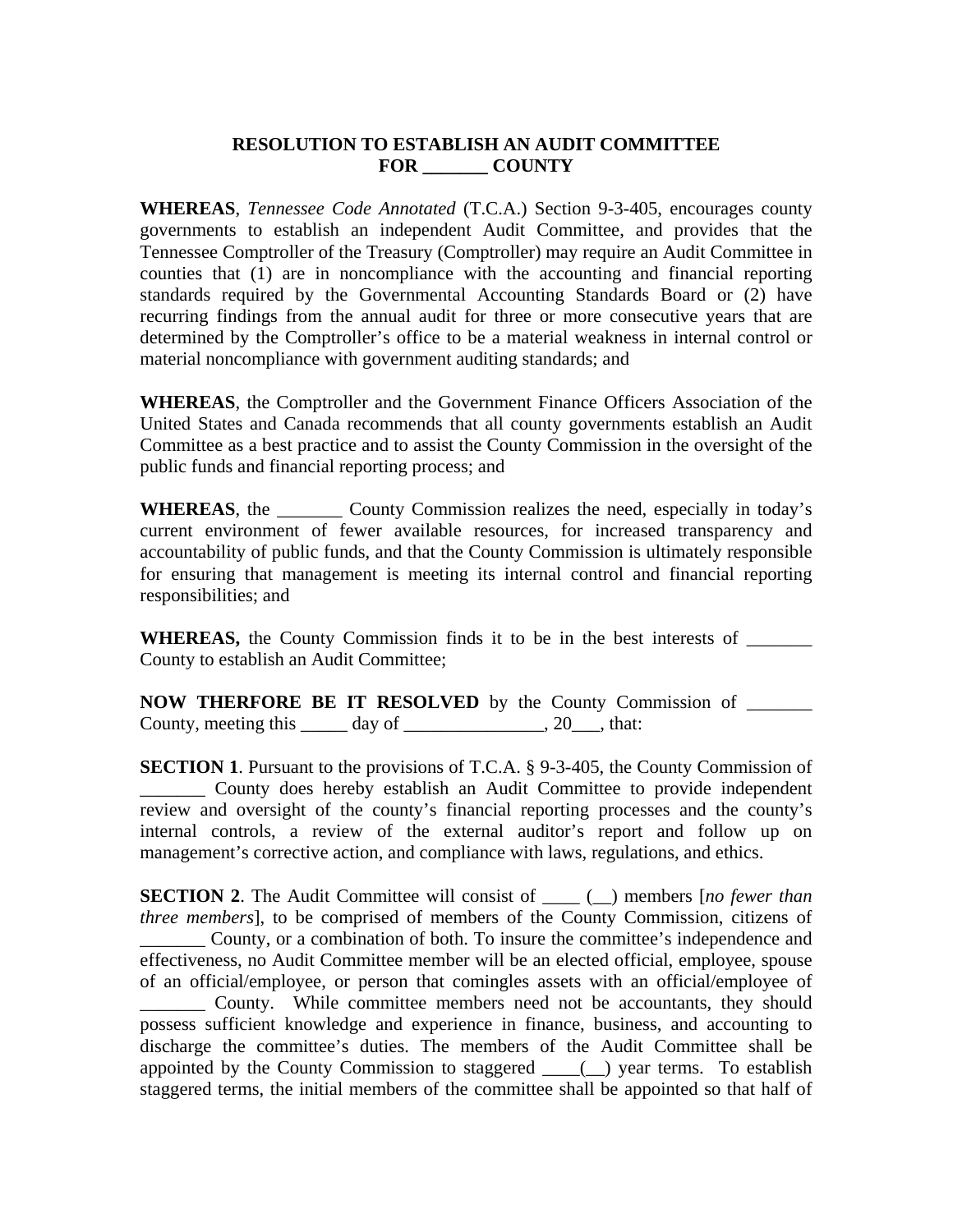the members serve \_\_\_ year terms and half serve \_\_\_ year terms. Thereafter all members shall be appointed to serve \_\_\_\_ year terms.

**SECTION 3.** Meetings of the Audit Committee shall be held in accordance with the provisions of T.C.A. § 9-3-405. Meetings shall be subject to the open meetings provisions of T.C.A. Title 8, Chapter 44, except that upon a majority vote of those members in attendance for the public portion of a meeting, the Audit Committee may hold confidential, nonpublic executive sessions to discuss the following items as authorized in T.C.A. § 9-3-405:

- **(1)** Items deemed not subject to public inspection under T.C.A. §§ 10-7-503 and 10- 7-504, and all other matters designated as confidential or privileged;
- **(2)** Current or pending litigation and pending legal controversies;
- **(3)** Pending or ongoing audits or audit related investigations;
- **(4)** Information protected by federal law; and
- **(5)** Matters involving the reporting of illegal, improper, wasteful, or fraudulent activity under T.C.A. § 9-3-406, where the informant has requested anonymity.

The Audit Committee will follow Roberts Rules of Order. Each year at its first meeting, the committee will elect a chairman, vice-chairman, and secretary. Meeting agendas will be prepared by the chairman and provided in advance to members along with appropriate briefing materials. Minutes of the Audit Committee meetings will be filed in the Office of County Clerk.

**SECTION 4.** The committee shall have access to the services of a financial expert, either through a committee member or an outside party engaged by the committee for this purpose. Such financial expert should, through both education and experience, and in a manner specifically relevant to the county government sector, possess (1) an understanding of generally accepted accounting principles and financial statements; (2) experience in preparing or auditing financial statements of comparable entities; (3) experience in applying such principles in connection with the accounting for estimates, accruals, and reserves; (4) experience with internal accounting controls; and (5) an understanding of Audit Committee functions.

**SECTION 5.** The duties and responsibilities of the Audit Committee are:

(a) To carefully review, upon completion of the county's annual audit, all audit findings in audit report and consult with the external auditors regarding any irregularities and deficiencies disclosed in the annual audit. The Audit Committee is empowered to meet with management to discuss audit findings and/or disagreements with the external auditors. The committee should satisfy itself that appropriate and timely corrective action has been taken by management to remedy any identified weaknesses. The committee